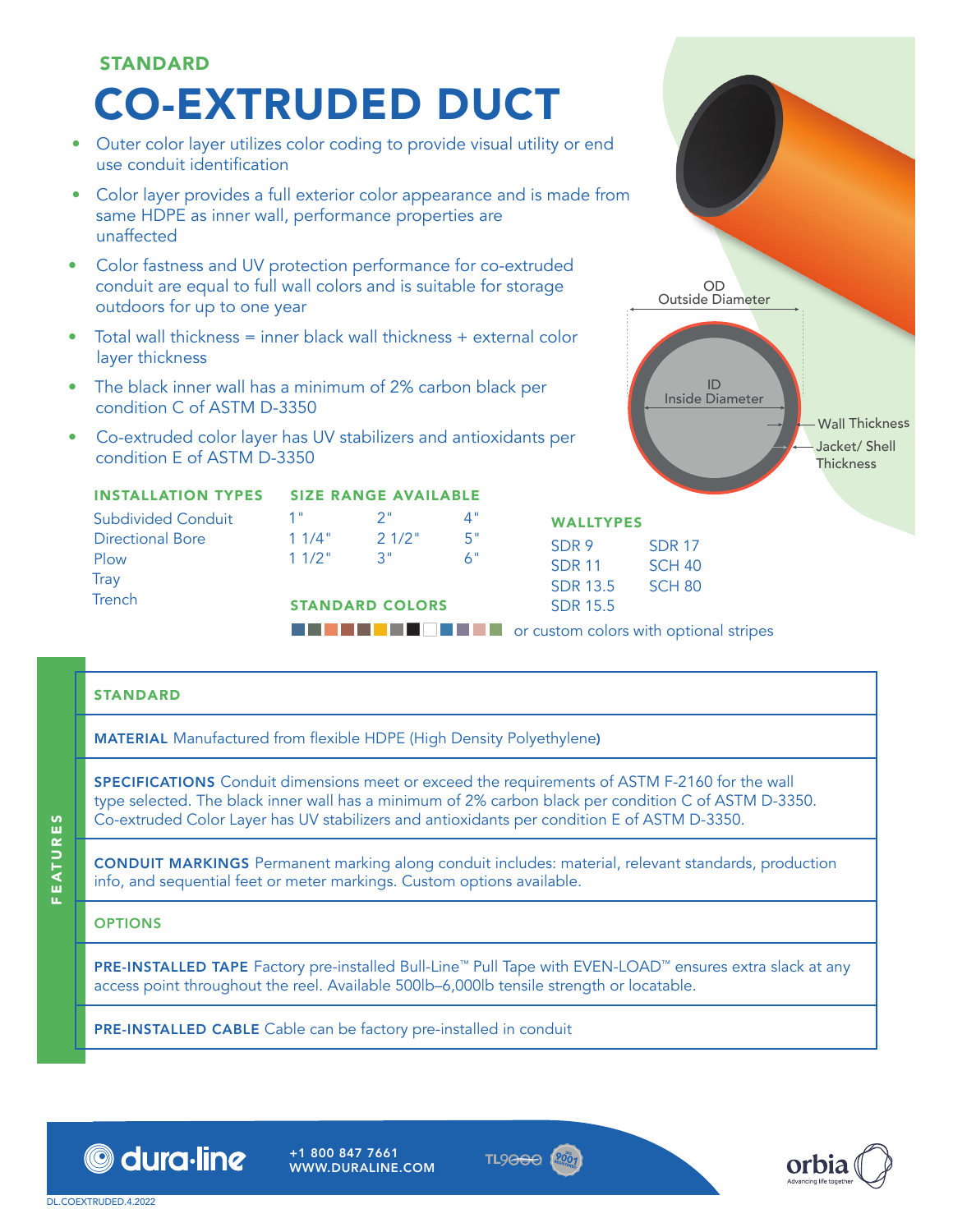## COEXTRUDED TC-7 TECHNICAL SPECIFICATIONS (additional sizes next page)

|                | <b>WALL TYPE</b> | (IN) QD MON | OD<br>TOLERANCE<br>+/. | MIN WALL (IN) | <b>WALL<br/>TOLERANCE +</b> | <b>AVGID (IN)</b> | MIN ID (IN) | WEIGHT<br>(LB/FT) | <b>BEND RADIUS<br/>SUP (IN)</b> | <b>BEND RADIUS<br/>UNSUP (IN)</b> | SWPS (LB) |
|----------------|------------------|-------------|------------------------|---------------|-----------------------------|-------------------|-------------|-------------------|---------------------------------|-----------------------------------|-----------|
|                | SDR 9            | 1.315       | 0.007                  | 0.146         | 0.020                       | 1.003             | 0.983       | 0.234             | 13                              | 26                                | 1,288     |
|                | <b>SDR 11</b>    | 1.315       | 0.007                  | 0.120         | 0.020                       | 1.055             | 1.035       | 0.199             | 13                              | 26                                | 1,078     |
|                | <b>SDR 13.5</b>  | 1.315       | 0.007                  | 0.097         | 0.020                       | 1.101             | 1.081       | 0.167             | 13                              | 26                                | 894       |
| 1"             | <b>SDR 15.5</b>  | 1.315       | 0.007                  | 0.084         | 0.020                       | 1.127             | 1.107       | 0.149             | 13                              | 26                                | 792       |
|                | <b>SDR 17</b>    | 1.315       | 0.007                  | 0.077         | 0.020                       | 1.141             | 1.121       | 0.138             | 13                              | 26                                | 722       |
|                | <b>SCH 40</b>    | 1.315       | 0.007                  | 0.133         | 0.020                       | 1.029             | 1.009       | 0.217             | 13                              | 26                                | 1,340     |
|                | <b>SCH 80</b>    | 1.315       | 0.007                  | 0.179         | 0.021                       | 0.936             | 0.915       | 0.276             | 13                              | 26                                | 1,533     |
|                | SDR 9            | 1.660       | 0.008                  | 0.184         | 0.022                       | 1.270             | 1.248       | 0.370             | 17                              | 34                                | 2,052     |
|                | <b>SDR 11</b>    | 1.660       | 0.008                  | 0.151         | 0.020                       | 1.338             | 1.318       | 0.312             | 17                              | 34                                | 1,717     |
|                | <b>SDR 13.5</b>  | 1.660       | 0.008                  | 0.123         | 0.020                       | 1.394             | 1.374       | 0.263             | 17                              | 34                                | 1,425     |
| 11/4"          | <b>SDR 15.5</b>  | 1.660       | 0.008                  | 0.107         | 0.020                       | 1.426             | 1.406       | 0.234             | 17                              | 34                                | 1,234     |
|                | <b>SDR 17</b>    | 1.660       | 0.008                  | 0.098         | 0.020                       | 1.444             | 1.424       | 0.217             | 17                              | 34                                | 1,150     |
|                | <b>SCH 40</b>    | 1.660       | 0.008                  | 0.140         | 0.020                       | 1.360             | 1.340       | 0.293             | 17                              | 34                                | 1,604     |
|                | <b>SCH 80</b>    | 1.660       | 0.008                  | 0.191         | 0.023                       | 1.255             | 1.232       | 0.382             | 17                              | 34                                | 2,116     |
|                | SDR 9            | 1.900       | 0.010                  | 0.211         | 0.025                       | 1.453             | 1.428       | 0.485             | 19                              | 38                                | 2,688     |
| 11/2"          | <b>SDR 11</b>    | 1.900       | 0.010                  | 0.173         | 0.021                       | 1.533             | 1.512       | 0.408             | 19                              | 38                                | 2,249     |
|                | <b>SDR 13.5</b>  | 1.900       | 0.010                  | 0.141         | 0.020                       | 1.598             | 1.578       | 0.342             | 19                              | 38                                | 1,867     |
|                | <b>SDR 15.5</b>  | 1.900       | 0.010                  | 0.123         | 0.020                       | 1.634             | 1.614       | 0.304             | 19                              | 38                                | 1,607     |
|                | <b>SDR 17</b>    | 1.900       | 0.010                  | 0.112         | 0.020                       | 1.656             | 1.636       | 0.281             | 19                              | 38                                | 1,507     |
|                | <b>SCH 40</b>    | 1.900       | 0.010                  | 0.145         | 0.020                       | 1.590             | 1.570       | 0.350             | 19                              | 38                                | 1,919     |
|                | <b>SCH 80</b>    | 1.900       | 0.010                  | 0.200         | 0.024                       | 1.476             | 1.452       | 0.463             | 19                              | 38                                | 2,564     |
|                | SDR 9            | 2.375       | 0.012                  | 0.264         | 0.032                       | 1.815             | 1.783       | 0.759             | 24                              | 48                                | 4,200     |
|                | <b>SDR 11</b>    | 2.375       | 0.012                  | 0.216         | 0.026                       | 1.917             | 1.891       | 0.636             | 24                              | 48                                | 3,515     |
| 2 <sup>n</sup> | <b>SDR 13.5</b>  | 2.375       | 0.012                  | 0.176         | 0.021                       | 2.002             | 1.981       | 0.528             | 24                              | 48                                | 2,917     |
|                | <b>SDR 15.5</b>  | 2.375       | 0.012                  | 0.153         | 0.020                       | 2.049             | 2.029       | 0.467             | 24                              | 48                                | 2,466     |
|                | <b>SDR 17</b>    | 2.375       | 0.012                  | 0.140         | 0.020                       | 2.075             | 2.055       | 0.432             | 24                              | 48                                | 2,355     |
|                | <b>SCH 40</b>    | 2.375       | 0.012                  | 0.154         | 0.020                       | 2.047             | 2.027       | 0.469             | 24                              | 48                                | 2,579     |
|                | <b>SCH 80</b>    | 2.375       | 0.012                  | 0.218         | 0.026                       | 1.913             | 1.887       | 0.641             | 24                              | 48                                | 2,545     |
| 21/2"          | SDR 9            | 2.875       | 0.014                  | 0.319         | 0.038                       | 2.199             | 2.161       | 1.110             | 29                              | 58                                | 6,155     |
|                | <b>SDR 11</b>    | 2.875       | 0.014                  | 0.261         | 0.031                       | 2.322             | 2.291       | 0.930             | 29                              | 58                                | 5,151     |
|                | <b>SDR 13.5</b>  | 2.875       | 0.014                  | 0.213         | 0.026                       | 2.423             | 2.397       | 0.775             | 29                              | 58                                | 4,274     |
|                | <b>SDR 15.5</b>  | 2.875       | 0.014                  | 0.185         | 0.022                       | 2.483             | 2.461       | 0.680             | 29                              | 58                                | 3,592     |
|                | <b>SDR 17</b>    | 2.875       | 0.014                  | 0.169         | 0.020                       | 2.517             | 2.497       | 0.625             | 29                              | 58                                | 3,450     |
|                | <b>SCH 40</b>    | 2.875       | 0.014                  | 0.203         | 0.024                       | 2.445             | 2.421       | 0.740             | 29                              | 58                                | 4,090     |
|                | <b>SCH 80</b>    | 2.875       | 0.014                  | 0.276         | 0.033                       | 2.290             | 2.257       | 0.978             | 29                              | 58                                | 5,409     |

© dura·line

+1 800 847 7661 WWW.DURALINE.COM **TL9000 2001**